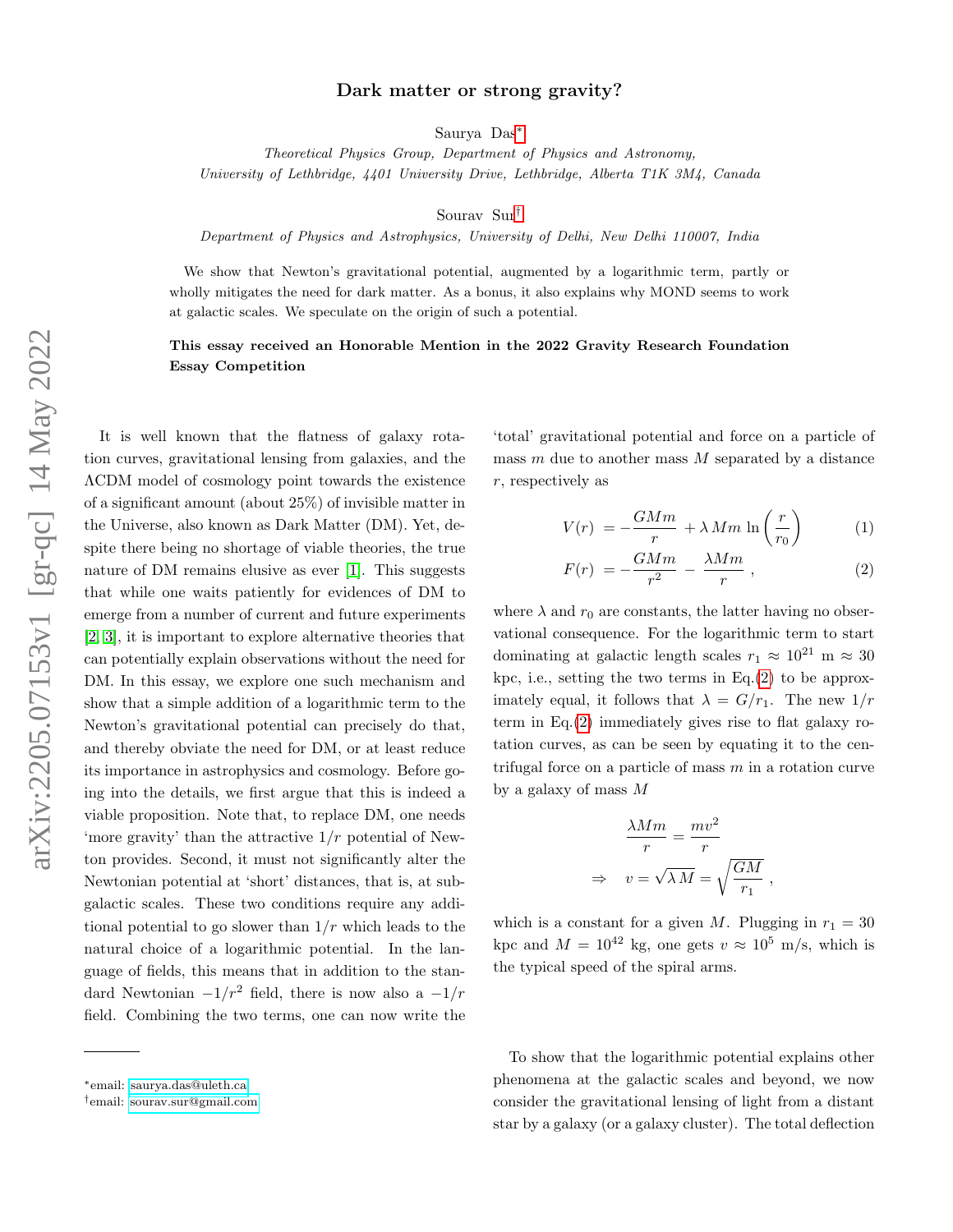angle, for an impact parameter  $b$ , is now given by [\[4\]](#page-2-3)

$$
\delta = \frac{2}{c^2} \int \vec{\nabla}_{\perp} V ds
$$
  
= 
$$
\frac{2GMb}{c^2} \int_{-\infty}^{\infty} \frac{dx}{(b^2 + x^2)^{3/2}} + \frac{2\lambda Mb}{c^2} \int_{-\infty}^{\infty} \frac{dx}{(b^2 + x^2)}
$$
  
= 
$$
\frac{4GM}{bc^2} + \frac{2\lambda M\pi}{c^2} = \frac{4GM'}{bc^2}
$$
(3)

where  $M' = M(1 + b\pi/2r_1)$ . Thus, the estimated galaxy mass  $M'$  via lensing is greater than its actual mass  $M$ . In other words, by including the logarithmic term, one sees that the observed lensing can be explained by a much smaller amount of galactic matter, thus reducing the need for DM, or eliminating it completely. Again, this is due to the extra gravity that this term provides. The proportional error in mass estimation by omitting the logarithmic term is given by  $\epsilon \equiv (M'-M)/M = \lambda \, b \pi/2G =$  $b\pi/2r_1$ . Then, for a galaxy or a cluster of galaxies with  $b \approx 10$  to 100 kpc (i.e., the average size of a galaxy or cluster), one obtains  $\epsilon \simeq 1$  to 10. That is, the estimated mass may be as much as 10 times as large as the actual mass, which is far from insignificant! This applies to, for example, the estimation of the bullet cluster mass via lensing, implying a potentially significant over-estimation of the amount of DM therein [\[5,](#page-2-4) [6\]](#page-2-5).

Next, let us turn to cosmology. It can be shown that the logarithmic term modifies the Friedmann equation as [\[7,](#page-2-6) [8\]](#page-2-7)

<span id="page-1-0"></span>
$$
H^{2}(z) = H_{0}^{2} \left[ \Omega_{0}^{(NR)} f_{NR}(z) + \Omega_{0}^{(A)} f_{\Lambda}(z) + \Omega_{0}^{(L)} f_{L}(z) \right],
$$
\n(4)

where z denotes the redshift,  $H_0$  is the Hubble constant, i.e. the value of the Hubble parameter  $H(z)$  at the present epoch,  $\Omega_0^{(NR)}$ ,  $\Omega_0^{(\Lambda)}$  and  $\Omega_0^{(L)}$  are respectively the values of the density parameters corresponding to the non-relativistic matter (dust), cosmological constant  $\Lambda$ , and the logarithmic term, and

$$
f_{NR}(z) = (1+z)^{3}
$$
  
\n
$$
f_{\Lambda}(z) = 1
$$
  
\n
$$
f_{L}(z) = (1+z)^{2} \ln(1+z) .
$$
\n(5)

Note that we have ignored the radiation term, and assumed a spatially flat universe. At  $z = 0$ , Eq.[\(4\)](#page-1-0) gives  $\Omega_0^{(NR)} + \Omega_0^{(A)} = 1$ . Hence eliminating  $\Omega_0^{(A)}$  from Eq.[\(4\)](#page-1-0), we carry out the statistical parametric estimation using the Supernovae type-Ia Pantheon (binned) data [\[9,](#page-2-8) [10\]](#page-2-9) in combination with the observational Hubble  $(H(z))$  data [\[11–](#page-2-10)[13\]](#page-2-11). The standard procedure for the Markov-chain Monte Carlo (MCMC) random probabilistic exploration (see e.g. the section 4 of [\[14\]](#page-3-0)), leads to the parametric best fit and contour levels shown in Fig. [1.](#page-1-1) We see that the best fit of  $\Omega_0^{(NR)}$  is significantly lower (only  $\simeq 0.11$ ) compared to about 0.3 for ΛCDM. So, if we take out the visible baryonic dust contribution, which is  $\simeq 0.05$ , then we will be left with an effective CDM contribution of about only 6% of the total. This is significantly smaller than the usual estimate of about 25%, and shows consistency with our starting hypothesis of a much reduced need for DM.

<span id="page-1-1"></span>

FIG. 1: The  $1\sigma$ -3 $\sigma$  parametric contour levels obtained using the Pantheon (binned) data combined with the Hubble data. Here  $h = H_0 / [100 \,\mathrm{Km} \,\mathrm{s}^{-1} \,\mathrm{Mpc}^{-1}]$  is the reduced Hubble constant.

Having demonstrated that the simple addition of a logarithmic term to the standard Newtonian potential can explain multiple phenomena normally attributed to DM at the galactic and cosmological length scales, let us speculate on the origin of such a term. There are a couple of routes one can take. For example, one can simply posit it as a fundamental law of nature and try to embed it into a covariant theory. The  $f(R)$  theories of gravity theory may help, since it is known that the corresponding action can be transformed into a standard Einstein-Hilbert action coupled minimally to a scalar field with a self-interacting potential [\[15\]](#page-3-1). Therefore, working backwards, in principle one can try to find an appropriate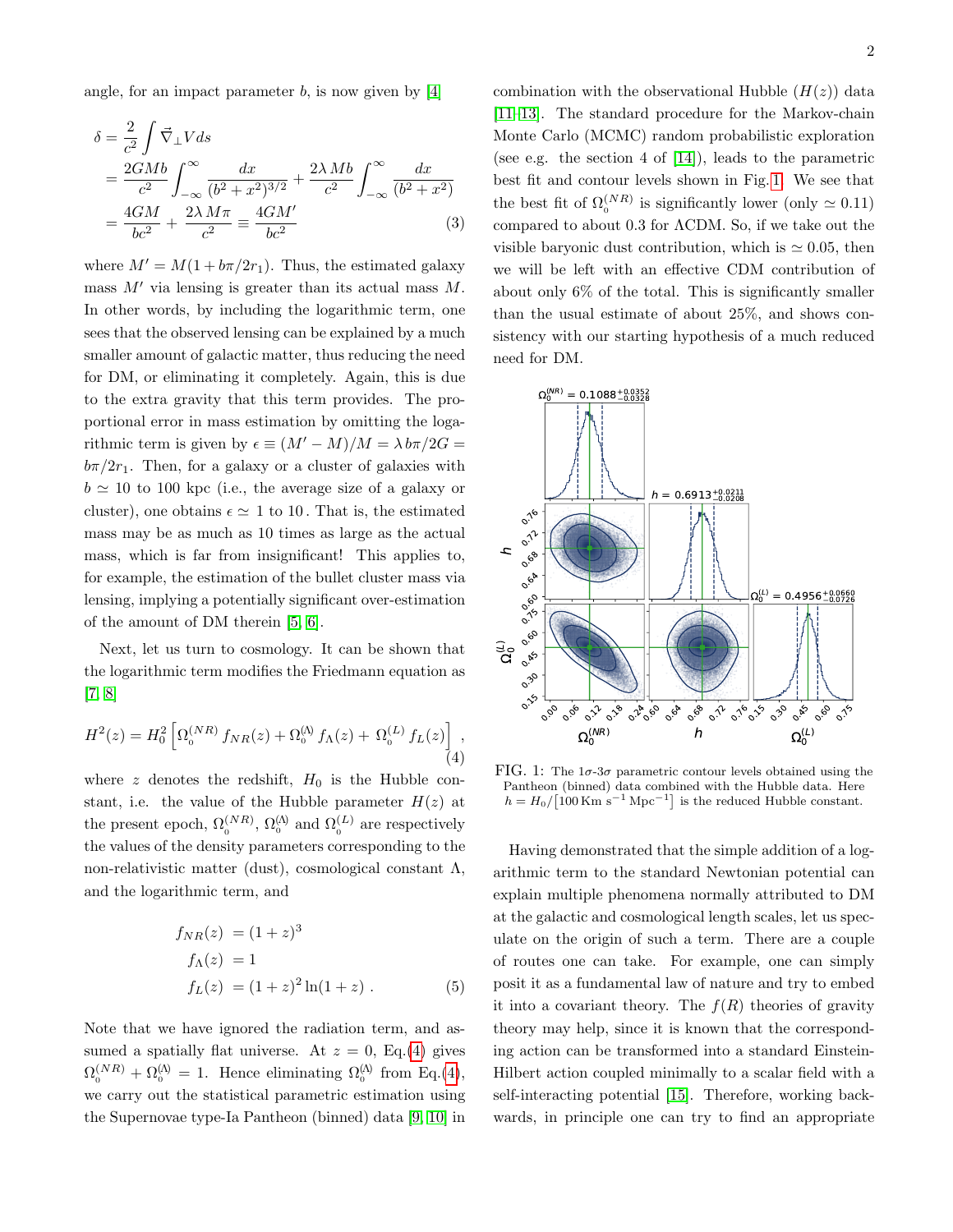scalar potential that would resemble the matter term required for the logarithmic term, and in turn arrive at a suitable  $f(R)$  model of gravity.

The above approach is not free of problems, plus there exists a much more interesting alternative as follows. We propose that the potential in  $Eq.(1)$  $Eq.(1)$  is nothing but the quantum potential, generated by an underlying wavefunction  $\Psi = \mathcal{R} e^{iS}, (\mathcal{R}, S \in \mathbb{R})$ , as per [\[16\]](#page-3-2)

<span id="page-2-12"></span>
$$
V = V_Q = -\frac{\hbar^2}{2m} \frac{\nabla^2 \mathcal{R}}{\mathcal{R}} . \tag{6}
$$

This possibility cannot be ruled out, since as shown in [\[17\]](#page-3-3), there is no mechanism for a particle to distinguish a background classical potential and its wavefunction dependent quantum potential. In fact, it sees the sum of the two. Eq. $(6)$  can be re-written as

$$
\nabla^2 \mathcal{R} + \frac{2m V_Q}{\hbar^2} \mathcal{R} = 0.
$$
 (7)

It can be shown that the above differential equation has an unique solution for the potential under consideration in terms of Bessel and Airy functions, with standard boundary conditions, namely [\[8\]](#page-2-7)

$$
\mathcal{R} = \sqrt{\frac{\ell_1}{r}} I_1 \left( 2\sqrt{\frac{r}{\ell_1}} \right), \quad r \le r_1,
$$
  

$$
= \frac{1}{r} Ai \left( (-1)^{1/3} \left[ \frac{r_0}{\ell_2} \right]^{2/3} \left[ \frac{r}{r_0} - 1 \right] \right)
$$
  

$$
+ \frac{1}{r} Bi \left( (-1)^{1/3} \left[ \frac{r_0}{\ell_2} \right]^{2/3} \left[ \frac{r}{r_0} - 1 \right] \right) + c.c., \quad r \ge r_1
$$

where  $\ell_1$  is a constant. Note that the phase of the wavefunction remains undetermined.

Before concluding, we note that Modified Newtonian Dynamics (MOND) can be re-written in terms of an effective logarithmic potential, but with  $\lambda = \sqrt{Ga_0/M}$ [\[18\]](#page-3-4), where  $a_0 = 1.2 \times 10^{-10}$   $m/s^2$ . The above  $\lambda$ , although having a different functional form, numerically equals our predicted value of  $G/r_1$ , for typical galaxy masses! As a result, for gravitational lensing from galaxies with  $M = (10^{12} - 10^{14}) M_{\odot}$  (where  $M_{\odot}$  is the solar mass), one has  $\epsilon = \pi b \sqrt{a_0}/\sqrt{GM} = 1$  to 10. This in turn explains why MOND correctly predicts the flat rotation curves without DM. We emphasize however, that unlike MOND, the current proposal is not designed to explain just one phenomenon at a given length scale, but can potentially explain a host of phenomena at all length scales.

To conclude, in this essay, we have shown that the addition of a simple logarithmic potential to the standard Newtonian gravitational potential explains a number of astrophysical phenomena, which are normally attributed to DM. Thus at the very least, it reduces the importance of DM, and in the best case scenario, can mitigate its need altogether. Furthermore, there can be more than one origin of this additional potential, either in the framework of extended gravity theories, or as an emergent phenomenon stemming from an underlying quantum wavefunction. Either way, we believe that the proposal deserves to be explored further to tighten its theoretical underpinnings as well as to test its predictions with other astrophysical and cosmological observations.

## Acknowledgment

This work was supported by the Natural Sciences and Engineering Research Council of Canada.

- <span id="page-2-0"></span>[1] A. Arbey, F. Mahmoudi, Prog. in Part. and Nucl. Phys. 119, 103865 (2021).
- <span id="page-2-2"></span><span id="page-2-1"></span>[2] A. D. Ferella, Il Nuov. Cim., 37, no,1 144 (2014).
- [3] M. Schumann, J. Phys. G: Nucl. Part. Phys. 46, 103003 (2019).
- <span id="page-2-3"></span>[4] S. Carroll, Spacetime and Geometry, Pearson (2014), pp.289-290.
- <span id="page-2-4"></span>[5] D. Clowe, A. Gonzalez and M. Markevitch, Astrophys. J. 604 (2004) 596.
- <span id="page-2-5"></span>[6] D. Clowe, A. Gonzalez and M. Markevitch, Astrophys. J. 648 (2004) L109.
- <span id="page-2-6"></span>[7] A. Rai Choudhuri, Astrophysics for physicists, Cam-

bridge (2010), Chapter 10.

- <span id="page-2-8"></span><span id="page-2-7"></span>[8] S. Das, S. Sur, in preparation.
- [9] D. M. Scolnic et. al., Astrophys. J. 859 (2) (2018) 101, arXiv: 1710.00845[astro-ph.CO].
- <span id="page-2-9"></span>[10] The Pantheon plugin for CosmoMC is available at https://github.com/dscolnic/Pantheon.
- <span id="page-2-10"></span>[11] M. Moresco, L. Pozzetti, A. Cimatti, R. Jimenez and C. Maraston, JCAP 05, 014 (2016).
- [12] H. Yu, B. Ratra and F.-Y. Wang, Astrophys. J. 856 (1), 3 (2018).
- <span id="page-2-11"></span>[13] J. Ryan, S. Doshi and B. Ratra, Mon. Not. R. Astron. Soc. 480, 759 (2018).